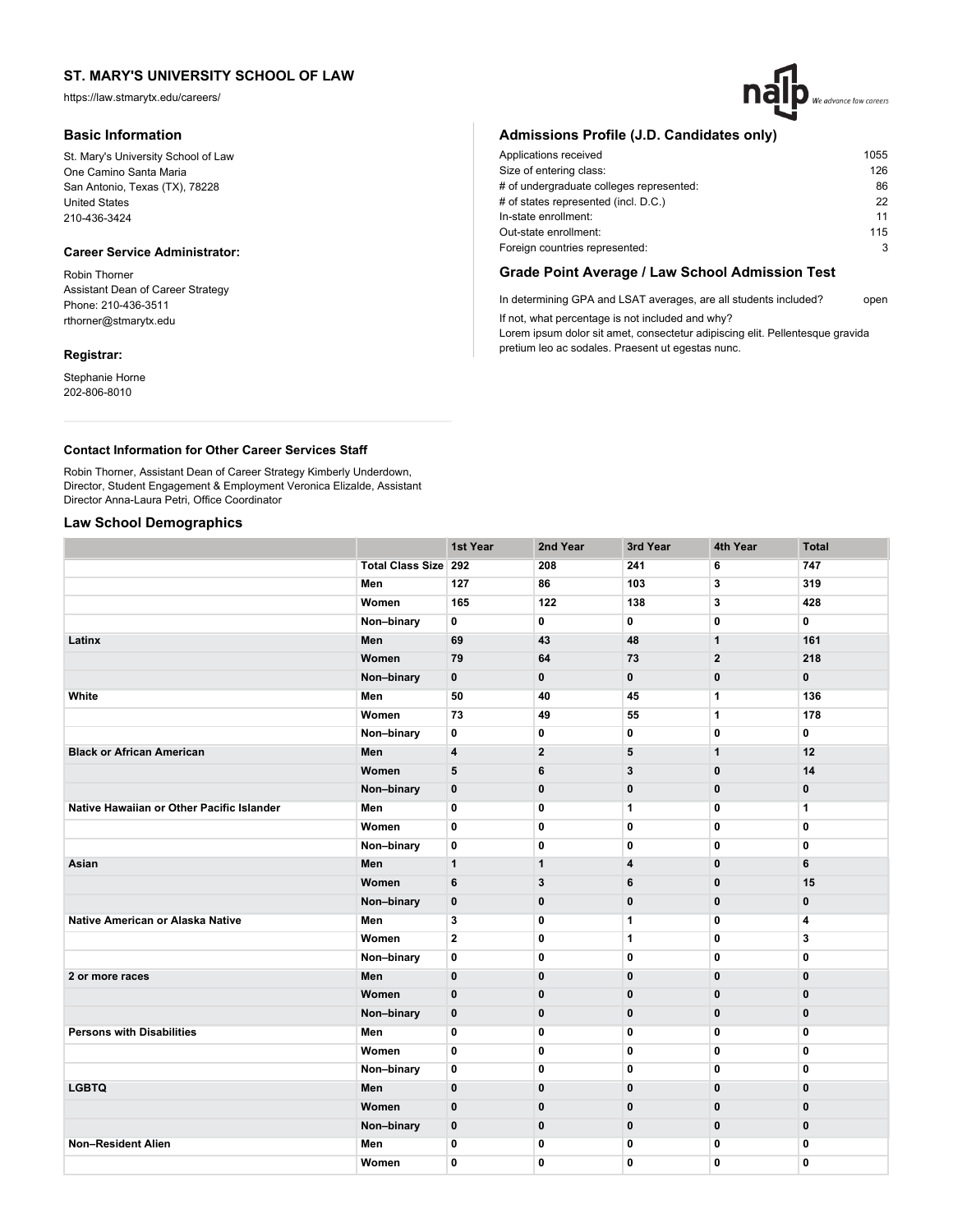|         | Non-binary | -0 |  | 0 | Ð |
|---------|------------|----|--|---|---|
| Veteran | Men        |    |  |   |   |
|         | Women      |    |  |   |   |
|         | Non-binary |    |  |   |   |

## **Comments**

Persons with Disabilities = 64 (No breakdown to share) Fall 2021 saw 64 JD/LLM students who were granted accommodations.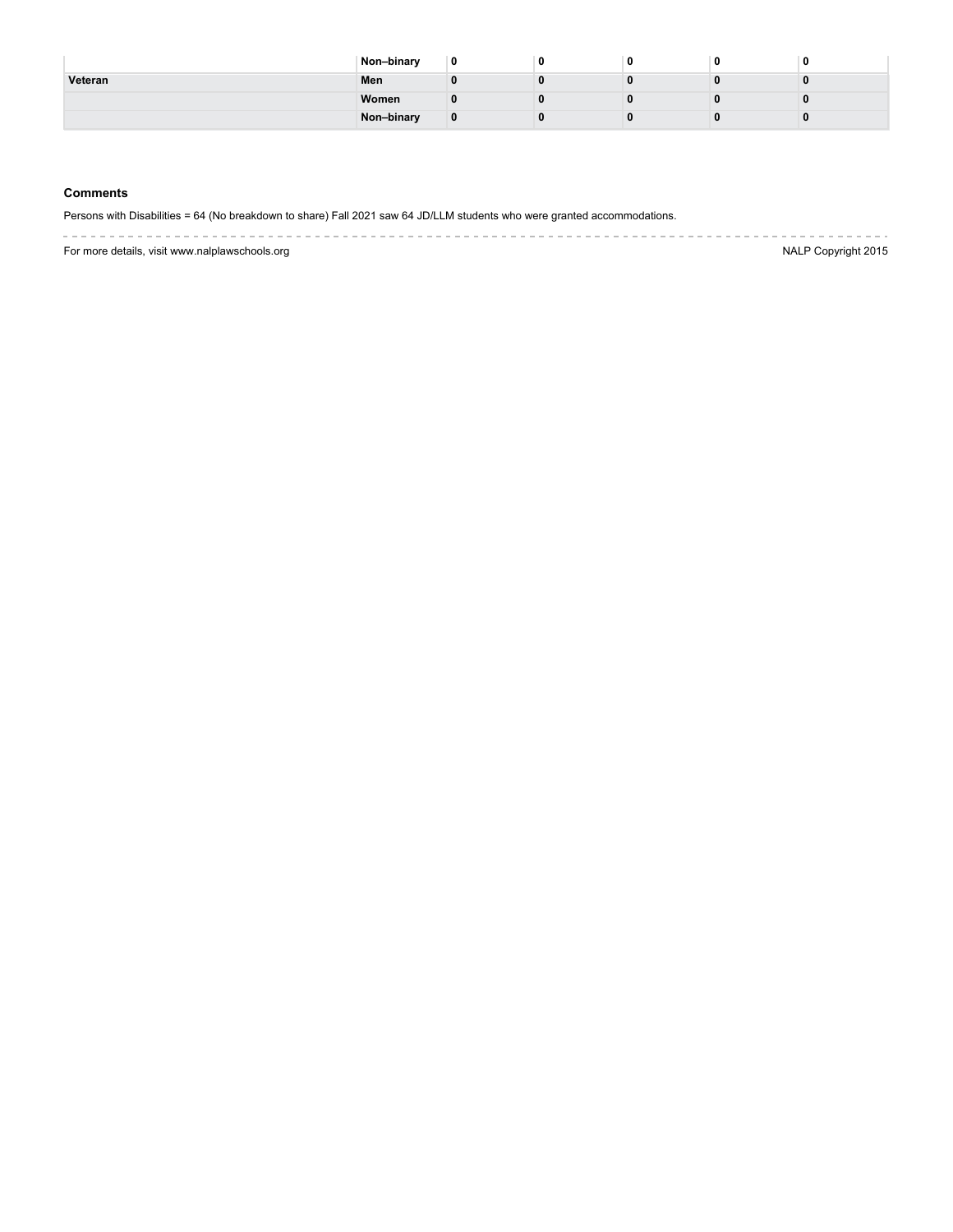https://law.stmarytx.edu/careers/

## **Degree Programs**

| Number of Students Enrolled:                      |      |
|---------------------------------------------------|------|
| Full-Time:                                        | 1641 |
| Evening:                                          | 1642 |
| Part-Time:                                        | 1643 |
| Other:                                            | 1644 |
| Fields of Study:                                  |      |
| LL.M. Degrees Offered:                            | 1645 |
| Is LL.M. grading system equivalent to JD system?  | 1646 |
| Joint degree programs offered?                    | 1647 |
| Number of LL.M. degrees awarded in previous year: | 1648 |

## **JD Programs:**

### **Special Training and Certification Programs:**

Lorem ipsum dolor sit amet, consectetur adipiscing elit. Pellentesque gravida pretium leo ac sodales. Praesent ut egestas nunc. Fusce sed dapibus nunc, nec varius neque. Sed rhoncus orci non placerat mattis. Maecenas lorem nunc, ultrices quis maximus eu, varius nec tortor. Phasellus dignissim libero ipsum, sit amet condimentum mauris eleifend et. Vestibulum congue id velit sit amet tincidunt. Suspendisse ac quam nec diam ultrices ultrices gravida id lacus. Morbi tempus, justo vel consequat venenatis, eros lectus placerat leo, cursus vehicula mi nibh eu lorem. Phasellus ultricies tellus nibh, ac tincidunt mi lacinia non.

Is Moot Court a required activity?

### **Moot Court Program Description:**

Lorem ipsum dolor sit amet, consectetur adipiscing elit. Pellentesque gravida pretium leo ac sodales. Praesent ut egestas nunc. Fusce sed dapibus nunc, nec varius neque. Sed rhoncus orci non placerat mattis. Maecenas lorem nunc, ultrices quis maximus eu, varius nec tortor. Phasellus dignissim libero ipsum, sit amet condimentum mauris eleifend et. Vestibulum congue id velit sit amet tincidunt. Suspendisse ac quam nec diam ultrices ultrices gravida id lacus. Morbi tempus, justo vel consequat venenatis, eros lectus placerat leo, cursus vehicula mi nibh eu lorem. Phasellus ultricies tellus nibh, ac tincidunt mi lacinia non.

## **Explanation of Grading System**

| <b>Letter Grades</b> | <b>Other Grading System?</b> | <b>Numerical Equivalents</b> |
|----------------------|------------------------------|------------------------------|
| $A+$                 | n/a                          | n/a                          |
| Α                    | n/a                          | 4.0                          |
| A-                   | n/a                          | 3.67                         |
| B+                   | n/a                          | 3.33                         |
| в                    | n/a                          | 3.00                         |
| в-                   | n/a                          | 2.67                         |
| $C+$                 | n/a                          | 2.33                         |
| C                    | n/a                          | 2.00                         |
| $C -$                | n/a                          | 1.67                         |
| D                    | n/a                          | 1.00                         |
| F                    | n/a                          | 0.00                         |

### **Comments:**

In an upper-level class of more than twenty students, the median grade must be B, and no fewer than 10% and no more than 25% of the grades must be C-'s, D's, or F's; and no fewer than 10% and no more than 25% of the grades must be A's, A-'s, or B+'s, while the median grade is on a 'sliding basis' in classes of 20 or fewer. In first-year classes, the median grade must be B-, and no fewer than 10% and no more than 25% of the grades must be C-'s, D's, or F's; and no fewer than 10% and no more than 25% of the grades must be A's, A-'s, or B+'s.

#### **Minimum Grade Required to Attain:**

| Top 10%:                               | 1694 |
|----------------------------------------|------|
| Top 25%:                               | 1695 |
| Top 33%:                               | 1696 |
| Top 50%:                               | 1697 |
| Top 75%:                               | 1698 |
| Median GPA:                            | 1699 |
| Minimum grade required for graduation: | 1700 |
|                                        |      |

Do you have a pass/fail option? Do you have a pass/fail option?

Lorem ipsum dolor sit amet, consectetur adipiscing elit. Pellentesque gravida pretium leo ac sodales. Praesent ut egestas nunc. Fusce sed dapibus nunc, nec varius neque. Sed rhoncus orci non placerat mattis. Maecenas lorem nunc, ultrices quis maximus eu, varius nec tortor. Phasellus dignissim libero ipsum, sit amet condimentum mauris eleifend et. Vestibulum congue id velit sit amet tincidunt. Suspendisse ac quam nec diam ultrices ultrices gravida id lacus. Morbi tempus, justo vel consequat venenatis, eros lectus placerat leo, cursus vehicula mi nibh eu lorem. Phasellus ultricies tellus nibh, ac tincidunt.

| Are students ranked in their class?    | open                       |
|----------------------------------------|----------------------------|
| If so, how often?                      | Loren ipsum dolor sit amet |
| Will the school verify student grades? | open                       |

School's Verification Policy

Lorem ipsum dolor sit amet, consectetur adipiscing elit. Pellentesque gravida pretium leo ac sodales. Praesent ut egestas nunc. Fusce sed dapibus nunc, nec varius neque. Sed rhoncus orci non placerat mattis. Maecenas lorem nunc, ultrices quis maximus eu, varius nec tortor. Phasellus dignissim libero ipsum, sit amet condimentum mauris eleifend et. Vestibulum congue id velit sit amet tincidunt. Suspendisse ac quam nec diam ultrices ultrices gravida id lacus. Morbi tempus, justo vel consequat venenatis, eros lectus placerat leo, cursus vehicula mi nibh eu lorem. Phasellus ultricies tellusp>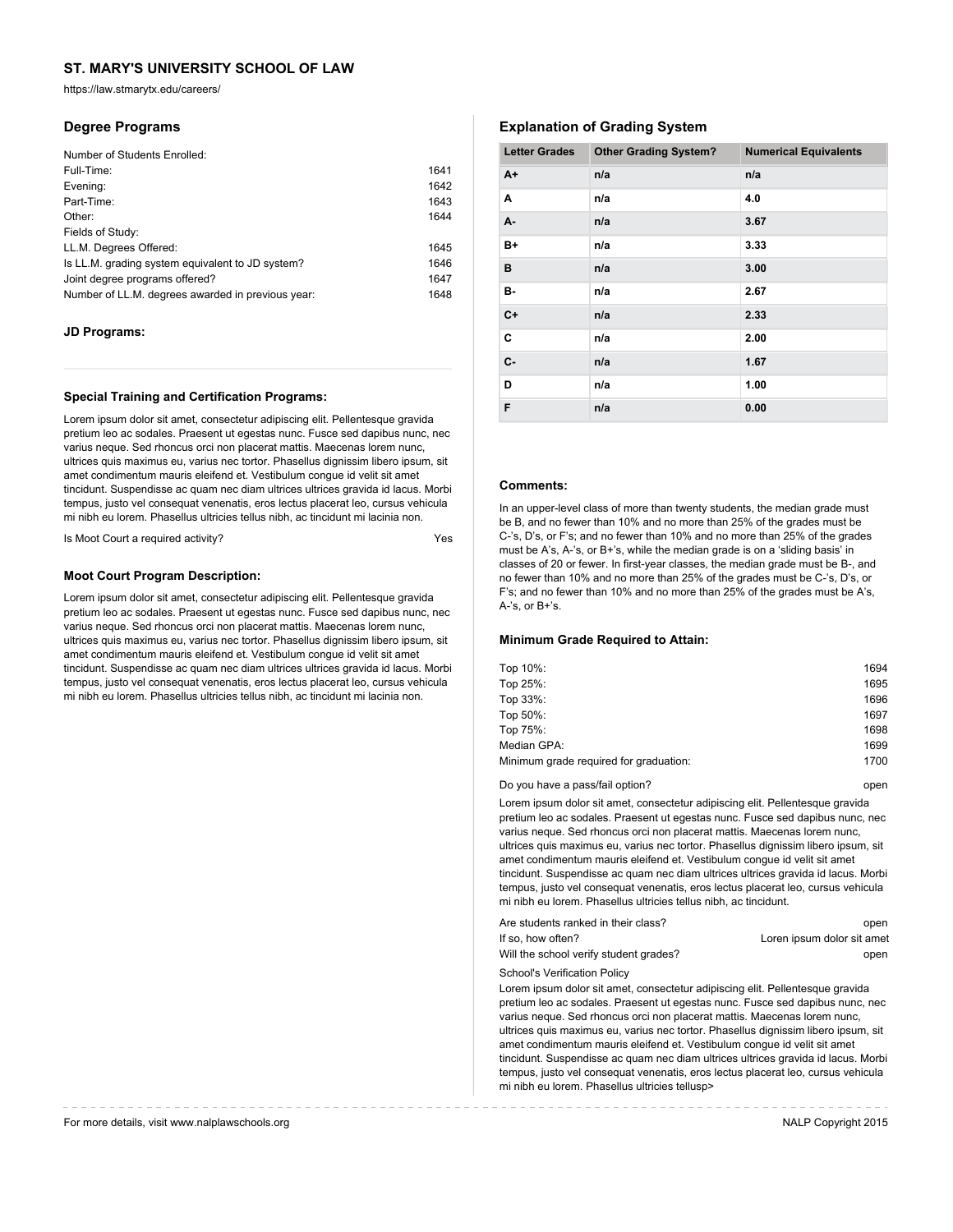https://law.stmarytx.edu/careers/

## **Pre-Graduation Academic Honors**

## **Graduation Honors**

# **Areas of Practice & Employment**

| Areas of practice include both legal and non-legal positions: % of<br>employed students with jobs in area |                        |  |  |  |
|-----------------------------------------------------------------------------------------------------------|------------------------|--|--|--|
| Private practice                                                                                          | 58.3%                  |  |  |  |
| <b>Business and industry</b>                                                                              | 11.1%                  |  |  |  |
| Government                                                                                                | 17 2%                  |  |  |  |
| Judicial clerkship                                                                                        | 3.9%                   |  |  |  |
| Military                                                                                                  | included in government |  |  |  |
| <b>Public interest organization</b>                                                                       | 78%                    |  |  |  |
| <b>Academic</b>                                                                                           | 1 7%                   |  |  |  |
| Job category not identified                                                                               | $0\%$                  |  |  |  |

| % of students with known location who are in employment<br>region |          |
|-------------------------------------------------------------------|----------|
| New England (CT, ME, MA, NH, RI, VT)                              | $\Omega$ |
| Middle Atlantic (NJ, NY, PA)                                      | $\Omega$ |
| East North Central (IL, IN, MI, OH, WI)                           | 0.6      |
| West North Central (IA,KS,MN,MO,NE,ND,SD)                         | $\Omega$ |
| South Atlantic (DE,DC,FL,GA,MD,NC,SC,VA,WV)                       | 2.2      |
| East South Central (AL, KY, MS, TN)                               | 1.1      |
| West South Central (AR, LA, OK, TX)                               | 93.9     |
| Mountain (AZ,CO,ID,MT.NV.NM,UT,WY)                                | 0.6      |
| Pacific (AK,CA,HI,OR,WA)                                          | 1.1      |
| Non-US                                                            | 0.6      |

### **Jurisdictions:**

Texas: Austin, Corpus Christi, Dallas, El Paso, Laredo, Longview, McAllen, Midland and San Antonio.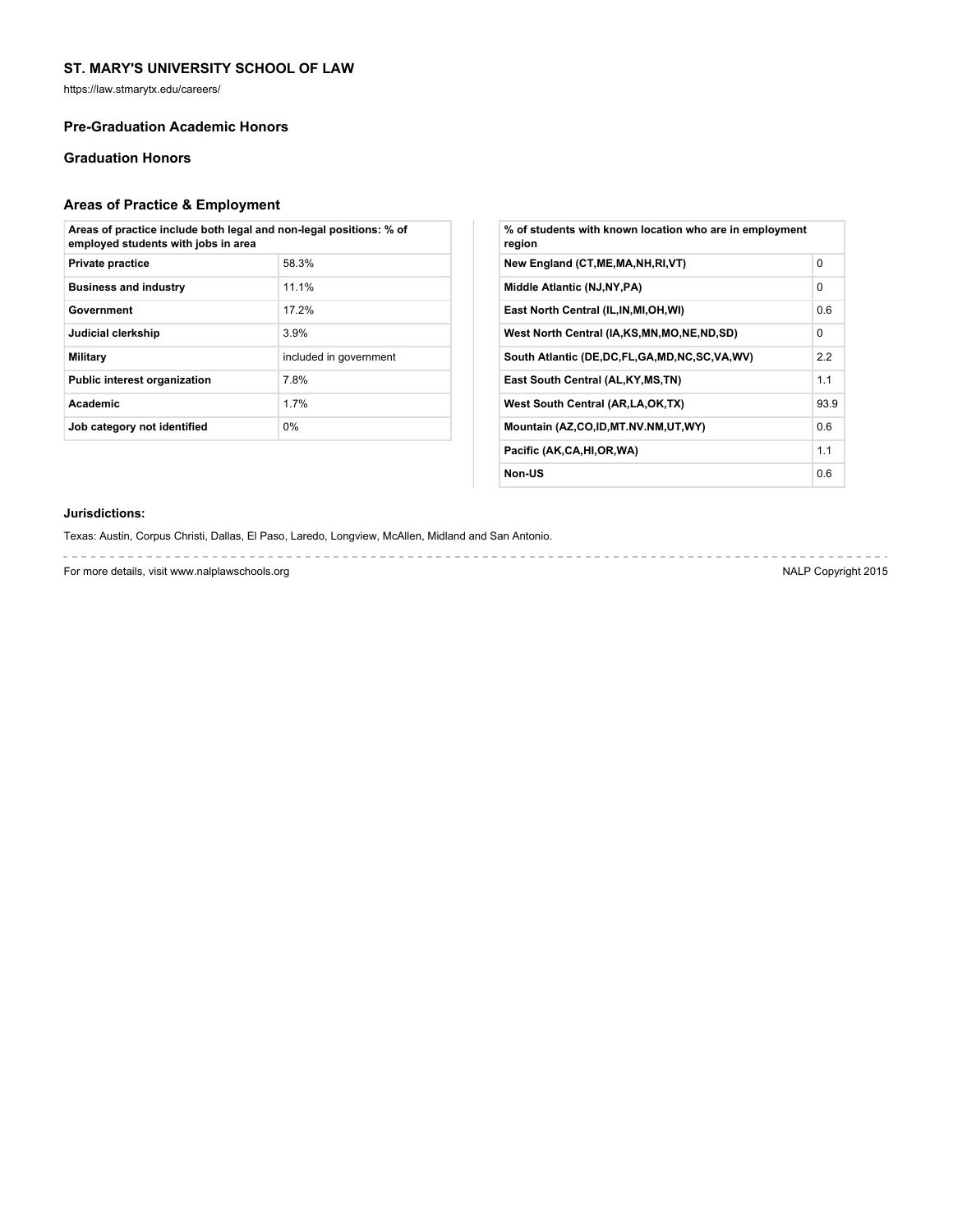https://law.stmarytx.edu/careers/

## **OCI / Job Posting**

#### **OCI Reservations**

OCI requests accepted by: Mail - beginning date: 04/04/2022 Phone - beginning date: 04/04/2022 Email to - beginning date: 04/04/2022: kunderdown@stmarytx.edu Online, URL - beginning 04/04/2022: https://law-stmarytx.12twenty.com/Hire

Any changes in OCI procedures or policies that will be in effect for the first time during Fall 2015:

Employers should register through CORE at https://law-stmarytx.12twenty.com/Hire. If you need assistance or prefer to register via phone, call the office at 210-436-3511.

OCI Date Assignment Procedure: First come first served OCI Fee? none OCI Date Confirmation Sent to Employers: 06/24/2022

If requested, our school will coordinate with: n/a

Required Employer Forms: Registration via 12Twenty (CORE) at https://law-stmarytx.12twenty.com/Hire

## **OCI Dates:**

| <b>OCI Interview Periods:</b>                                           | August, September, October |
|-------------------------------------------------------------------------|----------------------------|
| Callback Period:                                                        | n/a                        |
| Is video conferencing available?                                        | Yes                        |
| Comments: Video conferencing is offered and arrangements must be set up |                            |

well in advance.

## **Pre-OCI Material Distribution:**

| Are employers permitted to prescreen?                                                             | Yes        |
|---------------------------------------------------------------------------------------------------|------------|
| OCI Drop date:                                                                                    | 06/24/2022 |
| Date student materials sent to employer:                                                          | 07/12/2022 |
| Date interview schedule sent to employer:                                                         | 07/25/2022 |
| Postage/express mail fee?                                                                         | none       |
| Comments: Dates subject to change depending on session in 12Twenty<br>(CORE).                     |            |
| Do you provide resume collection or direct mail option for employers not<br>participating in OCI? | Yes        |

|  | Are all OCI conducted in campus buildings?<br>Yes |  |
|--|---------------------------------------------------|--|

#### **Other Interview Programs**

Public Service Career Fair, Austin, TX Sunbelt Diversity Recruitment Program, Dallas, TX Loyola Patent Law Interview Program, Chicago, IL Southeastern Intellectual Property Job Fair, Atlanta, GA Southeastern Minority Job Fair, Marietta, GA Hispanic National Bar Association Job Fair, location varies Lavender Law Conference, location varies Equal Justice Works Conference and Career Fair, Washington, DC National Black Prosecutors Job Fair, Denver, CO

#### **Diversity Interview Programs**

Sunbelt Diversity Recruitment Program Southeastern Minority Job Fair Hispanic National Bar Association Job Fair Lavender Law Conference and Career Fair National Black Prosecutors Annual Conference & Job Fair Bay Area Diversity Career Fair Rocky Mountain Diversity Career Fair Heartland Diversity Legal Job Fair Indianapolis Bar Association Diversity Job Fair Northwest Minority Job Fair St. Louis Diversity Job Fair

#### **For Employers who do not interview students on-campus, will you:**

send,uponrequest,onepackagecontainingresumes/transcripts? Yes post a notice directing students to apply directly to employer? Yes

Employers may submit job listings directly through our online job bank at https://law-stmarytx.12twenty.com/HireJob. Employers seeking assistance or who prefer to provide their information via email, phone or fax should contact our office at 210-436-3511. Employers will receive application responses as graduates apply. If an employer chooses to have application accumulate online, the employer will need to specify when they would like to receive application packets from our office. Job listings remain active in our job bank for 30 days, unless specified differently by the employer.

Are employers permitted to prescreen? The control of the employers permitted to prescreen?

If no, explain:

#### **First Year Students**

The Office of Career Strategy at St. Mary's Law believes that early engagement is critical to students' long-term career success and satisfaction. This engagement occurs in a variety of ways, from small-group discussion, wide-ranging programming and relationship-building events, key document creation, large class instruction, and, most importantly, individualized career advising. First-year students are introduced to the Office of Career Strategy over the summer and again at orientation, when, in addition to providing an overview of the office, we conduct a practical workshop (the topic changes each year) that gets students thinking about their career and professional development. They then have a wide variety of ways in which to engage with our office and all that we offer throughout the year. As a member of the Texas Consortium, a collaboration between all of the Texas law schools, St. Mary's Law encourages first-year students to participate in the Public Service Career Fair each winter, the first organized opportunity for students to secure employment for the summer between their first and second years. First-year students are also able to apply for summer positions posted in our online job bank and participate in the Spring Recruitment Program.

--------------------